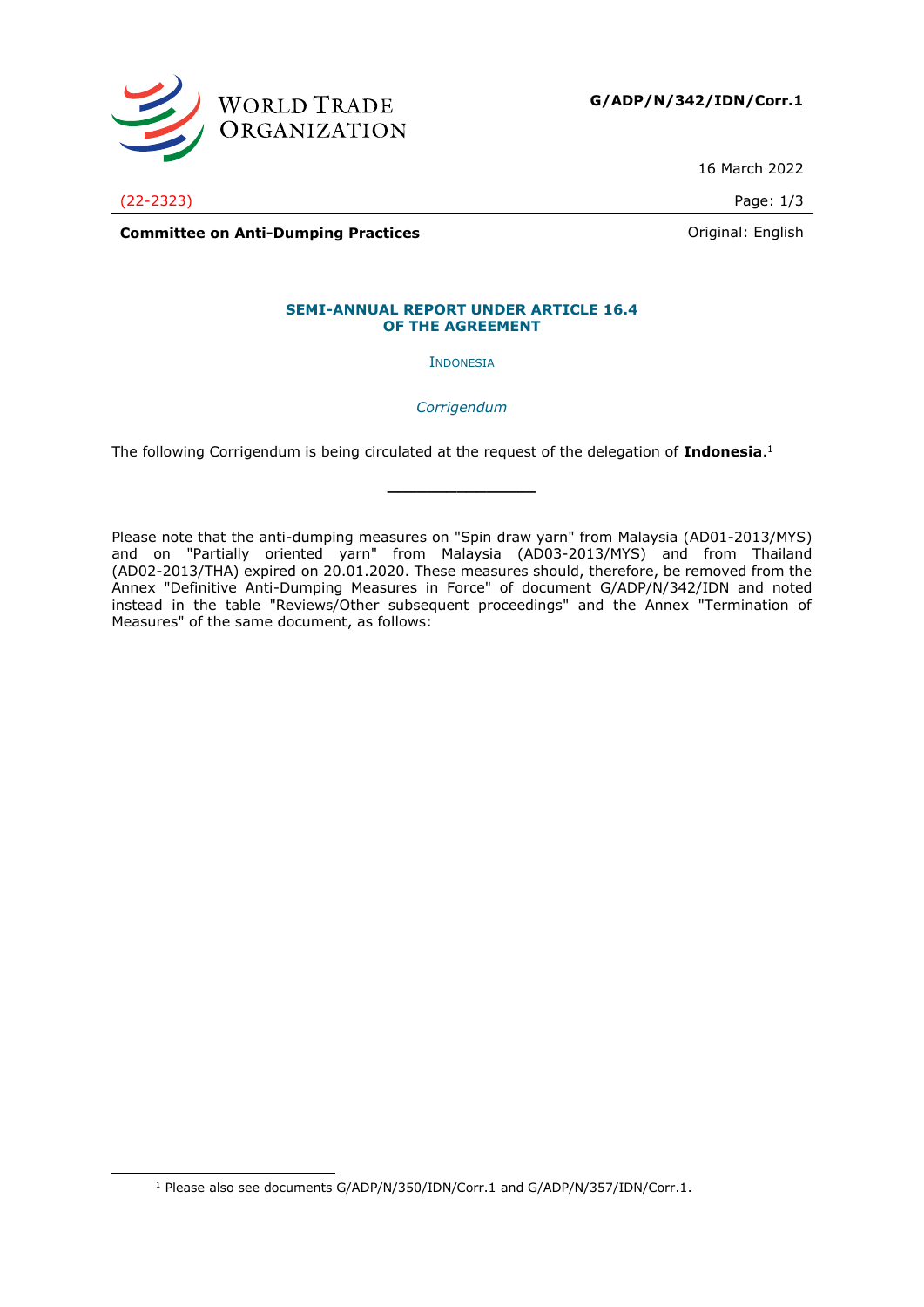# **Reviews/Other subsequent proceedings**

| <b>Country or</b> | <b>Product</b>                               | <b>Initiation</b>        | Preliminary                   |                                | <b>Final results</b><br>Revocation |                             | Other (e.g.,                     | <b>Trade Data</b>                     |               | <b>Basis for</b> |
|-------------------|----------------------------------------------|--------------------------|-------------------------------|--------------------------------|------------------------------------|-----------------------------|----------------------------------|---------------------------------------|---------------|------------------|
| customs           |                                              |                          | results /                     | <b>Definitive duty</b>         | <b>Price</b>                       | of Measures                 | procedures                       | (if available from                    |               | normal value     |
| territory         |                                              |                          | determination                 |                                | undertaking                        |                             | not affecting<br>the duty level) | published report(s) on<br>proceeding) |               | determination    |
|                   | Description;                                 | Date, Type of Review or  | Effective date;               | Effective date,                | Effective date;                    | Date,                       | Date,                            | Import                                | Import        | Codes for all    |
|                   | HS 6-digit category                          | Procedure (code), Period | range of                      | range of                       | range of                           | reason                      | explanation                      | volume or                             | volume as %   | bases used in    |
|                   | covering investigated                        | Covered                  | individual                    | individual                     | individual                         |                             |                                  | value (units/                         | of apparent   | proceeding       |
|                   | product;                                     |                          | dumping                       | dumping                        | dumping                            |                             |                                  | currency);                            | domestic      |                  |
|                   | ID number;                                   |                          | margins;                      | margins; "other"               | margins or                         |                             |                                  | product                               | consumption   |                  |
|                   | $(*)$ if investigation                       |                          | "other" rates;                | rates; [range of               | minimum                            |                             |                                  | coverage,                             | or as % of    |                  |
|                   | of $>1$ country                              |                          | [range of<br>applied rates if | applied rates if<br>different, | prices; or<br>other outcome        |                             |                                  | period,<br>if different               | total imports |                  |
|                   |                                              |                          | different,                    | reason]                        | (code)                             |                             |                                  | from                                  |               |                  |
|                   |                                              |                          | reason                        |                                |                                    |                             |                                  | cols. $2/3$                           |               |                  |
|                   | 2                                            | 3                        | 4                             | 5                              | 6                                  | $\overline{\phantom{a}}$    | 8                                | 9                                     | 10            | 11               |
| Malaysia          | Spin draw yarn                               |                          |                               |                                |                                    | 20.01.2020                  |                                  |                                       |               |                  |
|                   | HS: 5402.47.00.00                            |                          |                               |                                |                                    | <b>Expiry</b>               |                                  |                                       |               |                  |
|                   | <b>ID: AD01-2013/MYS</b>                     |                          |                               |                                |                                    | without                     |                                  |                                       |               |                  |
|                   |                                              |                          |                               |                                |                                    | review                      |                                  |                                       |               |                  |
|                   | Partially oriented yarn<br>HS: 5402.33.00.00 |                          |                               |                                |                                    | 20.01.2020<br><b>Expiry</b> |                                  |                                       |               |                  |
|                   | <b>ID: AD03-2013/MYS</b>                     |                          |                               |                                |                                    | without                     |                                  |                                       |               |                  |
|                   |                                              |                          |                               |                                |                                    | review                      |                                  |                                       |               |                  |
| <b>Thailand</b>   | Partially oriented yarn                      |                          |                               |                                |                                    | 20.01.2020                  |                                  |                                       |               |                  |
|                   | HS: 5402.33.00.00                            |                          |                               |                                |                                    | <b>Expiry</b>               |                                  |                                       |               |                  |
|                   | <b>ID: AD02-2013/THA</b>                     |                          |                               |                                |                                    | without                     |                                  |                                       |               |                  |
|                   |                                              |                          |                               |                                |                                    | review                      |                                  |                                       |               |                  |

G/ADP/N/342/IDN/Corr.1 G/ADP/N/342/IDN/Corr.1

- 2 -